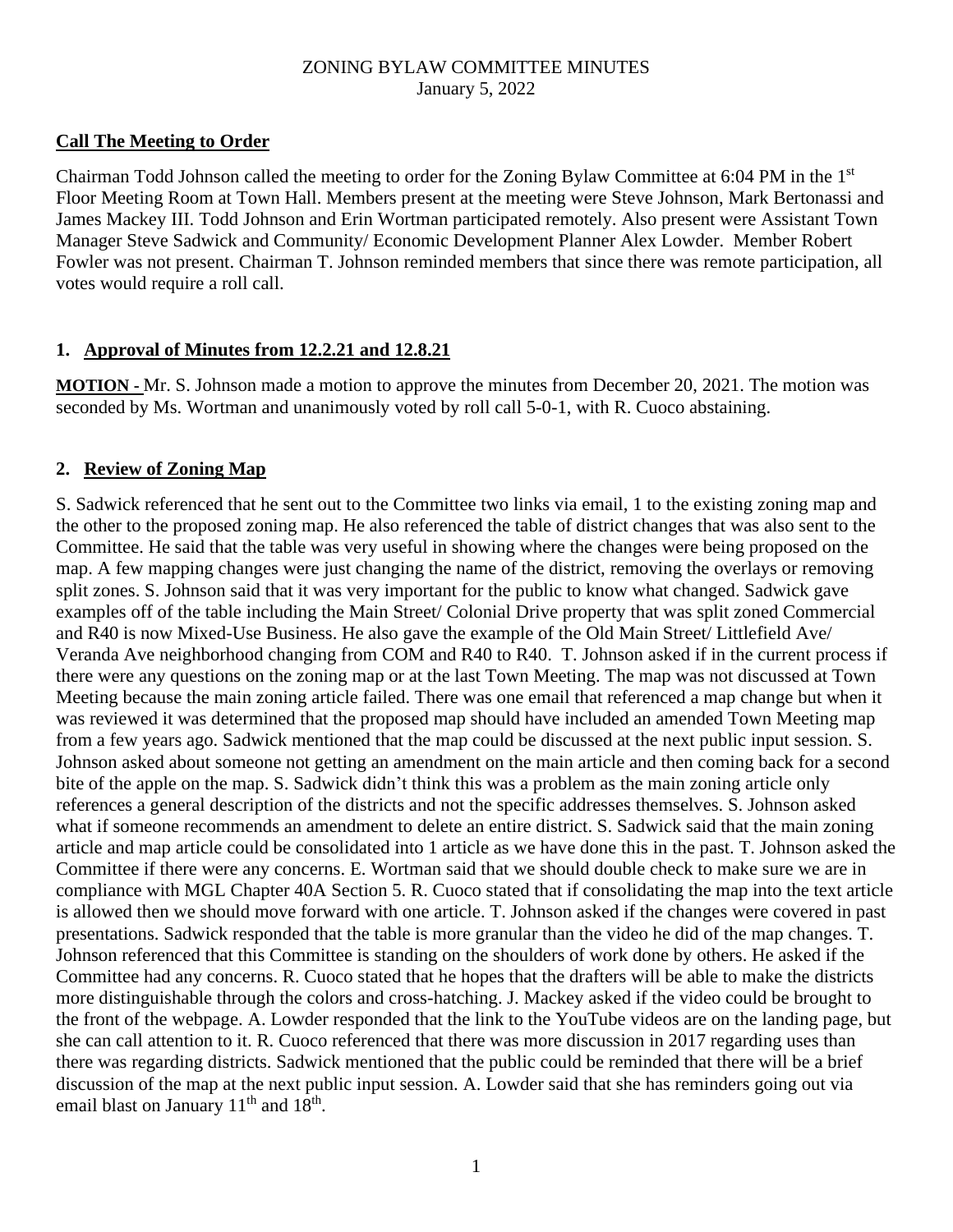### **3. Outstanding Items**

#### **a. Results of Marijuana on-line survey**

A. Lowder reported that 930 have completed the online survey. Over 65% are in favor of retail sales of marijuana. The questions included age, live/ work in Tewksbury, favor/favor with restrictions or oppose retail sales. Restrictions included such things as near a residential district and distance to schools. The survey will remain open until January  $14<sup>th</sup>$  and Alex will take the time on Tuesday, January  $17<sup>th</sup>$  to work on a more in-depth breakdown of the results. It appears that the those in favor see it in the Commercial district and think that it shouldn't be any different than liquor stores or smoke shops.

E. Wortman asked if people understand the difference between Commercial and Industrial. A. Lowder responded that it appears that there is an understanding that commercial means Rt. 38. R. Cuoco asked if it is just zoning or a general bylaw. S. Sadwick mentioned that a general bylaw would also be necessary to lift the retail sales ban. R. Cuoco mentioned that there will be several other requirements through the special permit granting authority, the State and the Board of Health. S. Johnson asked if the survey asked for restrictions? A. Lowder stated that some restrictions were provided. S. Johnson asked if there were licensing requirements. S. Sadwick responded that a community can choose to set up a local licensing requirement but that has not been discussed in Tewksbury. S. Johnson recommends that we make sure to convey the State requirements to residents.

R. Cuoco asked if retail marijuana would be a separate article. T. Johnson mentioned that this was discussed at the last committee meeting and while he was originally conservative on the issue he has gone back and forth on it and is now of the opinion that it would be best for a single article. The reason given is that it would be a confusing warrant, with amending the current bylaw for retail marijuana sales, an article for the zoning re-write, an article for the map and then an article for retail marijuana sales amending the new bylaw. Including retail marijuana sales in the rewrite saves time and confusion. If it is something that the Committee believes is right for the Town than it should be included and explained. R. Cuoco mentioned that if it appeared to be fatal it could always be amended. S. Johnson believes that it is a good idea to have all marijuana related uses in one section of the bylaw. If someone is looking to amend the bylaw to remove retail marijuana sales it should be surgical and not disrupt the other marijuana uses. T. Johnson commented that there could be too many sidebars with multiple articles that would muddy the water.

#### **b. Definitions**

S. Sadwick referenced the definition for accessory building height that was presented to the Committee. T. Johnson thanked M. Bertonassi for raising the issue. The Committee approved by consensus. Sadwick referenced the Green Vehicle definition that was provided. He, A. Lowder, and M. Bertonassi looked at different definitions from the EPA, Kelly Blue Book, and Wikipedia to name a few to come up with the definition. If approved, it would be dropped into the use table as a sale of used green vehicles within the General Business District. R. Cuoco commented that more you can define something the better. T. Johnson recommended that within the next month or two staff will be doing a video to as to what's changed in the draft bylaw as a result of this Committee. S. Johnson stated that the proposed bylaw does have some green elements to it. T. Johnson responded that the community has had a green focus with the award of being a Green Community and the grants that the Town has received. J. Mackey asked if charging stations were covered by this definition or what if gas stations wanted to become charging stations. E. Wortman stated that a charging station would be an accessory use. As for gas stations converting to charging stations, she thinks that we are far enough away from that technology that it shouldn't be a problem. S. Johnson suggested that the addition/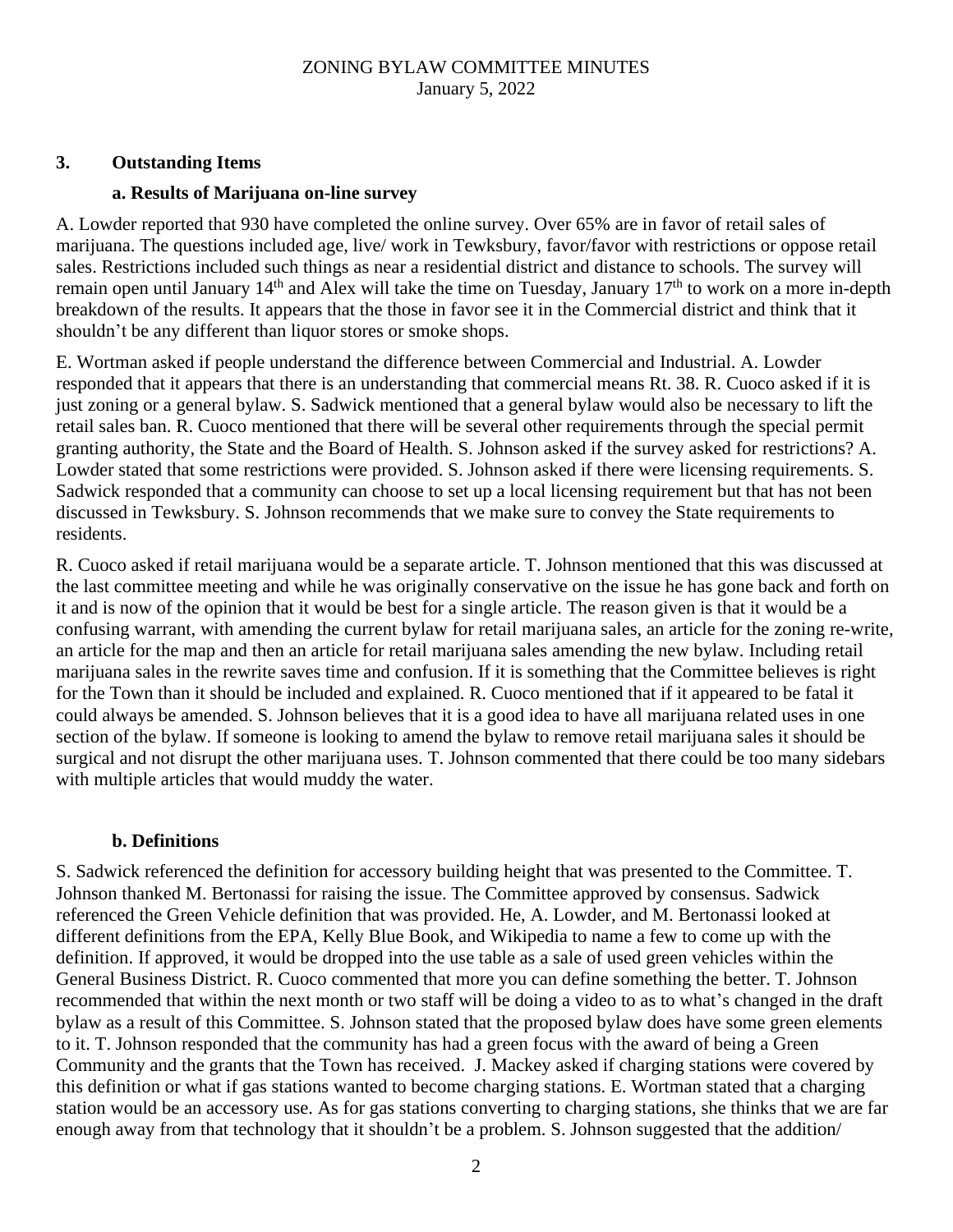conversion of parking spaces to charging stations has already been brought to the Planning Board for different locations in Town. There was no opposition to the proposal.

The following was input from the Building Commissioner-

- 1- Manufactured home (HUD) should be added to mobile home. As M. Bertonassi explained, this is the new definition to mobile homes. E. Wortman asked if this creates an unintended consequence for prefabricated homes. M. Bertonassi explained how they are viewed differently under the building code. No opposition to this change.
- 2- Temporary trailers- M. Bertonassi provided comments on how flexibility could be introduced. After discussion by the Committee, it was decided that staff would work on this a bit more before bring it back to the committee.
- 3- Parking spaces for certain uses- Some of the mixed-use properties are coming in with minimum spaces that do not make sense. They would not account for owner, employee, customer. Also, they are not providing handicap spaces due to how small the spaces are. It was decided that what is really trying to be accomplished is a per site requirement for handicap spaces. The committee discussed this issue and asked that staff bring back something.
- 4- Screening Maintenance- M. Bertonassi explained that trees/ shrubs that were originally planted for screening grow up leaving spindly branches that no longer serve as a screen over time. S. Johnson asked about the issue of enforcement. Everyone agreed that more straightforward language would make enforcement easier. There needs to be a connection between screening and maintained in perpetuity. Staff will bring back language.
- 5- Family suite- while the Building Commissioner was concerned about making sure that people know that is a Planning Board special permit, he also wanted to shift the annual certification reporting to the Town Clerk's office. Sadwick said that he also noticed that there was some additional clean-up in the language that was necessary. There was no Committee opposition to this.

T. Johnson thanked M. Bertonassi for bringing these issues forward.

# **4. Review of Schedule**

T. Johnson went over the schedule. Last public input session is 1/18 and will build in a map discussion. The 2/2 meeting will be the last meeting scheduled to tie up loose ends. The intent of that meeting is to have a final product. S. Johnson mentioned that with this winding down, he thinks the Committee needs to strategize how it will handle amendments at Town Meeting. A lot of work has been done and he wants to prepare for success. T. Johnson said that it will be on the 2/2 agenda and the Committee can meet after 2/2 to discuss strategy. R. Cuoco asked if there will be a redline of what was changed by this Committee. Staff will work on it. T. Johnson reference the video summarizing the changes.

# **Adjournment**

**MOTION -** J. Mackey made a motion to adjourn the meeting at 7:22 PM. The motion was seconded by Mr. S. Johnson and unanimously voted 6-0 on a roll call vote.

# **Approved on:February 2, 2022**